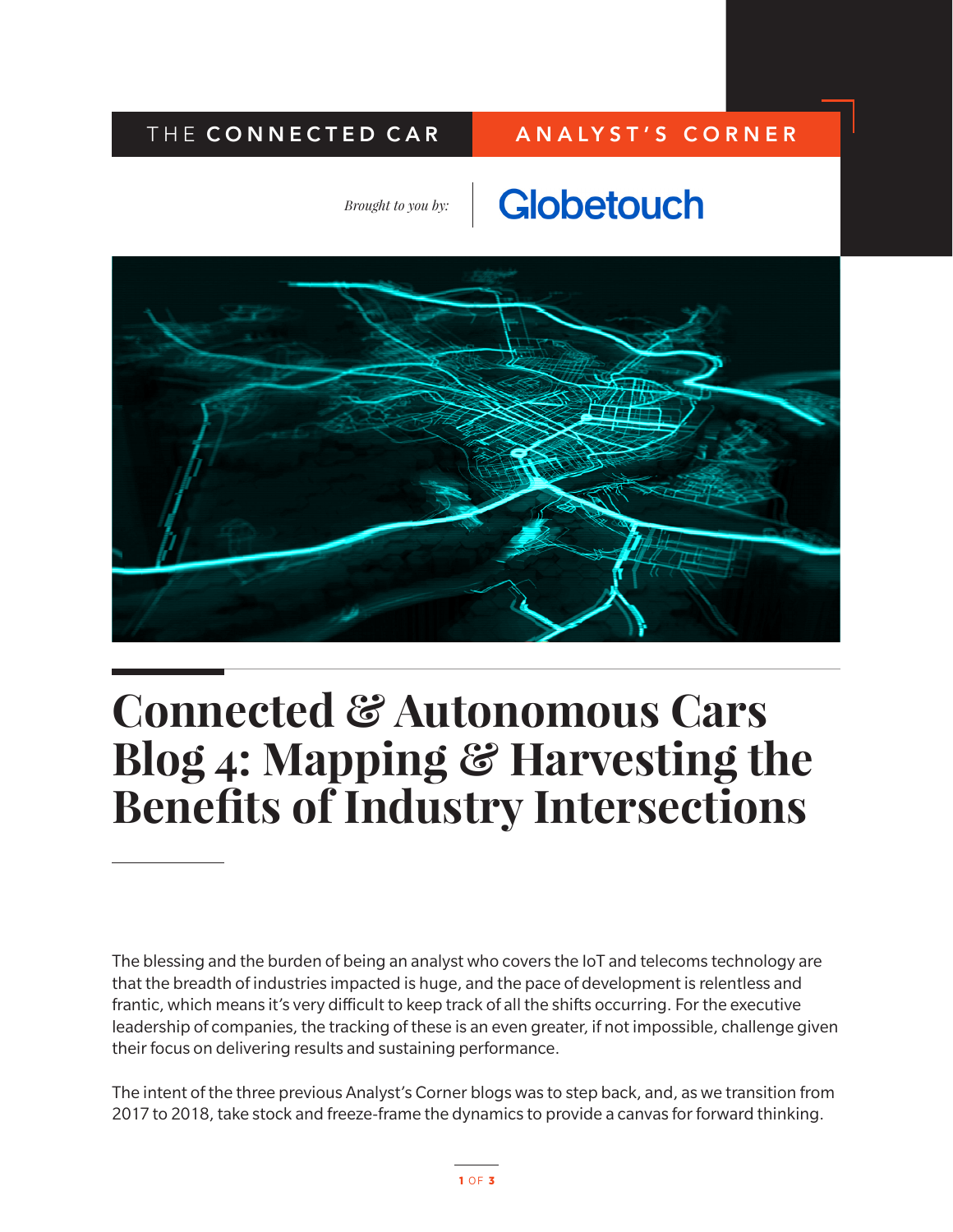## **Globetouch**

This canvas attempts to put the automotive and telecoms industries in the context of the other factors impacting industries, as they transition from purely physical to cyber physical operations and solutions.

The first blog identified where opportunities will abound: at the intersection of automotive telecoms and the frontiers of adjacent industries. This is due to the impact of digital transformation and the disaggregation of business models by digital startups, as well as the application of new technologies that fundamentally change the nature of the products being sold, together with the services and support around them. In this scenario, paradigms and silo thinking can blind companies to opportunities and the necessity to rethink business models.

We also highlighted the need to be hypervigilant of the "gradually suddenly" scenario where gradually evolving combinations of technologies are suddenly having an exponential impact due to the addition of a simple catalyst technology. The critical thing to recognize about these catalysts is that they can be cheap technologies that are already in existence but, when used in combination, can unleash a tsunami impact on an industry. They may be used in adjacent markets and applications but, when combined with new developments such as graphene, LiFi or voice assistants, create whole new opportunity spaces.

The intersection of telecoms and automotive was explored in the "communications fabric" blog, highlighting the challenges that OEMS have with long product development cycles and the constantly shifting S curves of the telecoms industry. The example of DSRC shows how technologies can get out of step but, at the same time, the combination of a 4G cellular radio with the software stack, developed by IEEE/SAE over 15 years, can create a catalyst for accelerating V2V and V2X services, and a pathway to advanced distributed 5G services.

The challenge many companies face is mapping their current operations, markets and technologies against these complex factors, shifting frontiers, adjacent technologies and S curves. As the various shifts occur, they want to be in a good position to scale and agilely adapt to new product and service requirements. Partnering and leveraging "as a service" solutions can reduce the risk, accelerate participation and provide agility and scale, so long as the solutions selected are open and allow interoperability.

Globetouch, sponsor of these blogs, is a five-year-old company that has flourished at the intersection of the telecom, cloud and automotive sectors. The company has created an effective product offering, tailored to the car industry by leveraging the developments in the IT and telecoms world to create a unique business model. It determined that the current cellular delivery model is not the best fit for the trend to global connectivity. As explained in a previous blog, it has worked within the telecoms fabric to make the connectivity easy, and utilized virtualization and cloud technology to make management of connected vehicles – or other IoT devices – simple via a single pane of glass.